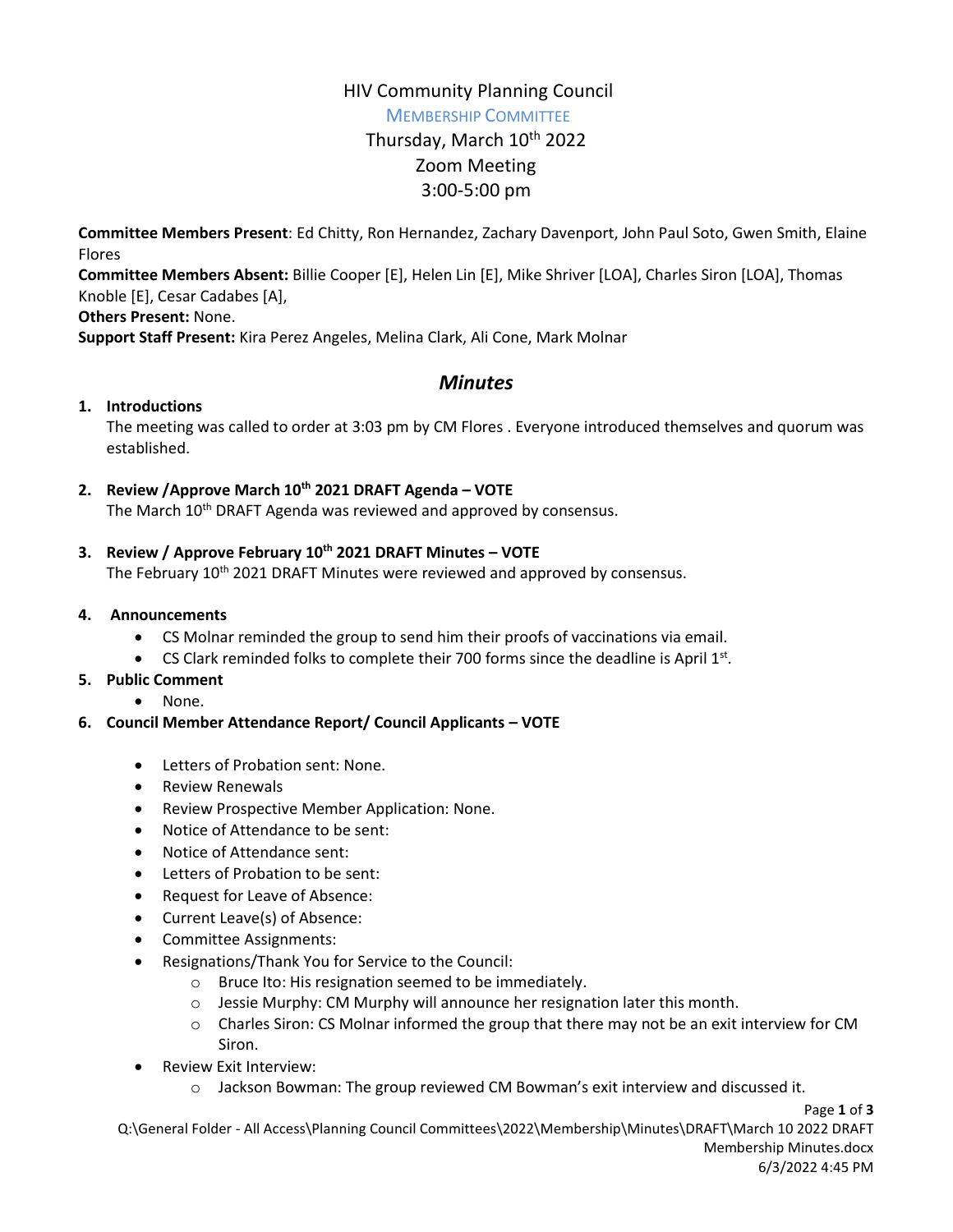- $\triangleright$  CM Smith agreed with some things stated in the exit interview such as how different the council functions in comparison to the CARE council. CM Chitty agreed and CM Davenport mentions that maybe it would be good to get a history lesson on what exactly happened pre-merger and more discussion regarding prevention.
- $\triangleright$  CS Hernandez notes how he has not had to learn what prevention would look like so far under the council as that has not been a hot topic for discussion in a long while. CM Chitty agreed, highlighting how preventions and the council has been sidelined.
- $\triangleright$  CS Molnar mentions that, that could be something to discuss with CM Knoble.
- Dismissal Letters to be sent due to attendance requirements:
- Interview/ Discuss Prospective Applicant:
- Mentor Program

# **7. Demographic Information Update**

 CS Cone shared the demographic report with everyone and informed the group that recent departures have not impacted their target areas, but they are looking at very low numbers regardless. The same goes for the EPI data.

# **8. Council Recruitment**

 CS Molnar mentioned how numbers are low, but that is due to the pandemic as we lost our valuable tool of in-person Needs Assessment/ COLA to be able to recruit folks. Hopefully, once we are back inperson numbers begin to rise for members.

# **9. Return to In-person**

- CS Molnar updated the group that we have been mandated to remain in-person. The way things are moving, it is tentative that we will be having the Steering and Full Council in-person for April.
- The group seemed to agree to going back to in-person meetings. This is still tentative and no vote was taken.

### **10. Next Meeting Date & Agenda Items – VOTE**

*The next Membership Committee meeting is tentatively scheduled for Thursday, April 14th 2022 via Zoom from 3-5pm.* 

### **11. Adjournment**

Meeting adjourned by CS Molnar at 4:05 pm.

### **Membership Committee**

HIV Community Planning Council Roll Call: **P**=Present; **A**=Absent; **E**=Excused; **L**=Leave of Absence Votes: **Y=**Yes; **N**=No; **B**=Abstain; **R**=Recused (deduct from quorum)

| <b>March 10, 2022</b> |                      | roll | $[1]$ | $[2]$ | $[3]$ | $[4]$ | $[5]$ | [6] | $[7]$ | [8] | [9] |
|-----------------------|----------------------|------|-------|-------|-------|-------|-------|-----|-------|-----|-----|
| 1.                    | <b>Cesar Cadabes</b> | Α    |       |       |       |       |       |     |       |     |     |
| 2.                    | Ed Chitty            | P    |       |       |       |       |       |     |       |     |     |
| 3.                    | <b>Billie Cooper</b> | E    |       |       |       |       |       |     |       |     |     |
| 4.                    | <b>Elaine Flores</b> | P    |       |       |       |       |       |     |       |     |     |
| 5.                    | Ron Hernandez        | P    |       |       |       |       |       |     |       |     |     |

Page **2** of **3** Q:\General Folder - All Access\Planning Council Committees\2022\Membership\Minutes\DRAFT\March 10 2022 DRAFT Membership Minutes.docx 6/3/2022 4:45 PM